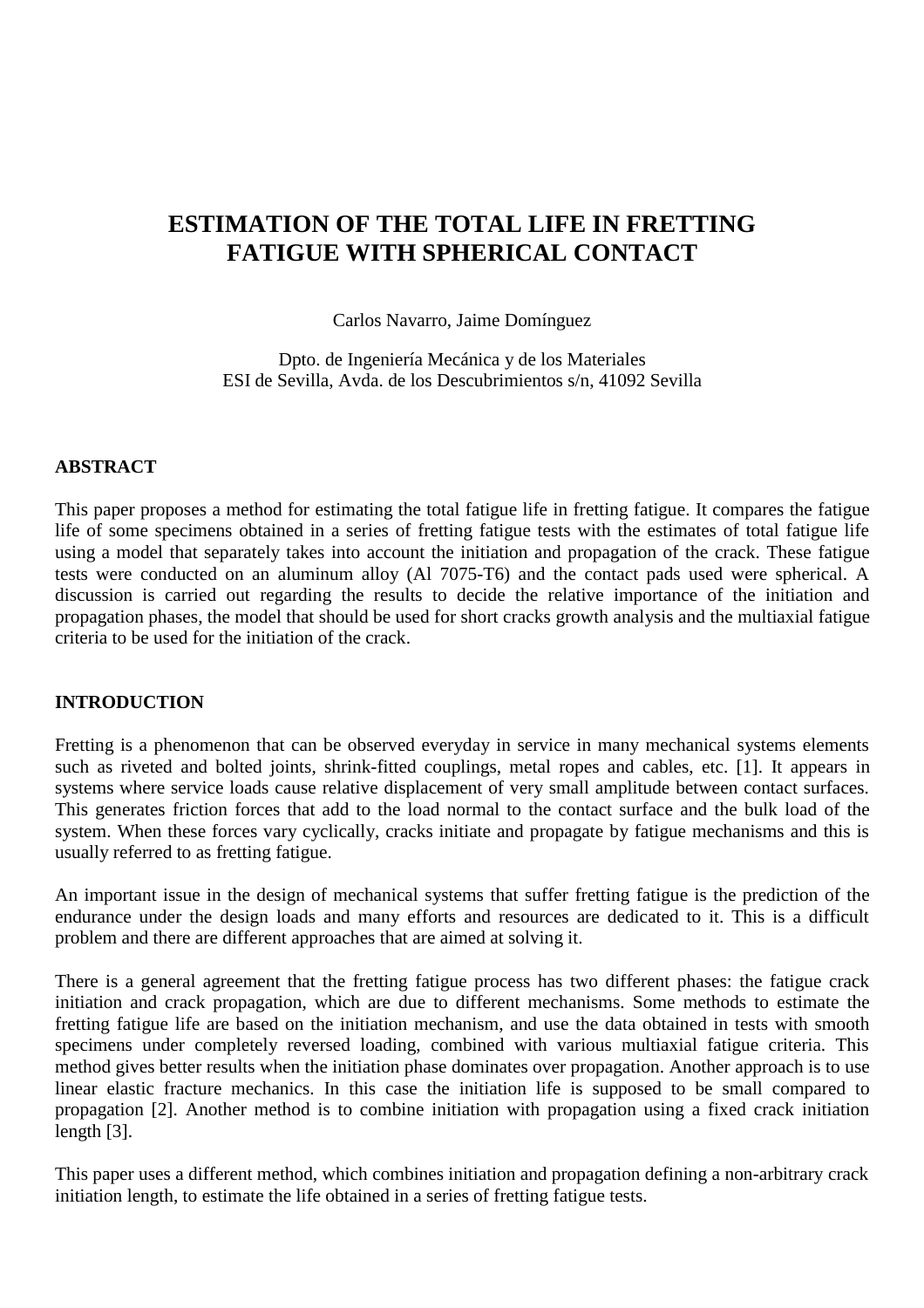## **EXPERIMENTAL DATA**

The experimental data were obtained from Wittkowsky [4]. The material used in the tests was Al 7075-T6 and its main mechanical properties are listed in Table 1. The spherical surfaces and plane specimens were machined from extruded bars with a diameter of 25.4 and 12.7 mm, respectively. Specimens were flat-sided plates with a rectangular gage section and the radius of the spherical pads was 25.4 mm. The grain size perpendicular to the surface was approximately 60 µm.

## TABLE 1

MECHANICAL PROPERTIES

| <b>UTS</b><br><b>MPa</b> | $\sigma_{\rm v0.2}$<br><b>MPa</b> | E<br>GPa | $10^6$ cycles | Fatigue strength (Axial load; $R = -1$ )<br>Mpa<br>$10^7$ cycles $10^8$ cycles |     | $\Delta K_{th}$ (R= 0)<br>$MPa m^{-1/2}$ |
|--------------------------|-----------------------------------|----------|---------------|--------------------------------------------------------------------------------|-----|------------------------------------------|
| 572                      | 503                               |          | 214           |                                                                                | 140 |                                          |

The loads applied in each test are listed in Table 2 and the test setup is shown in Figure 1, where the load *Q* and *P*, which gives rise to the bulk stress  $\sigma$ , are cyclic loads that vary in phase, while *N* is a constant load. This test setup for fretting fatigue is further explained in [5].

#### TABLE 2 LOADS IN THE FRETTING TESTS

| <b>Test</b>    | T <sub>1</sub> | T2     | T3     | <b>T4</b> | T <sub>5</sub> | T <sub>6</sub> | T7     |
|----------------|----------------|--------|--------|-----------|----------------|----------------|--------|
| N(N)           | 30             | 20.8   | 15.6   | 18.5      | 16             | 13.9           | 8.33   |
| Q(N)           | 15             | 15     | 15     | 13.6      | 11.7           | 10             | 8      |
| $\sigma$ (Mpa) | 85             | 83     | 85     | 77        | 83             | 83             | 83     |
| $N_f$ (cycles) | 480000         | 449500 | 395000 | 551000    | 530000         | 803000         | 616500 |



**Figure 1:** Fretting test loads

#### **INITIATION-PROPAGATION MODEL**

The method used in this paper is a modification of Socie, Morrow and Chen [6] for fatigue life analysis of notched members. This modification takes into account the multiaxial characteristics of the stresses produced in a three dimensional contact (spherical contact) instead of a two dimensional contact. They calculated a damage rate caused by crack initiation mechanisms from low cycle fatigue concepts and the damage rate during the crack propagation phase from fracture mechanics concepts. Close to the surface the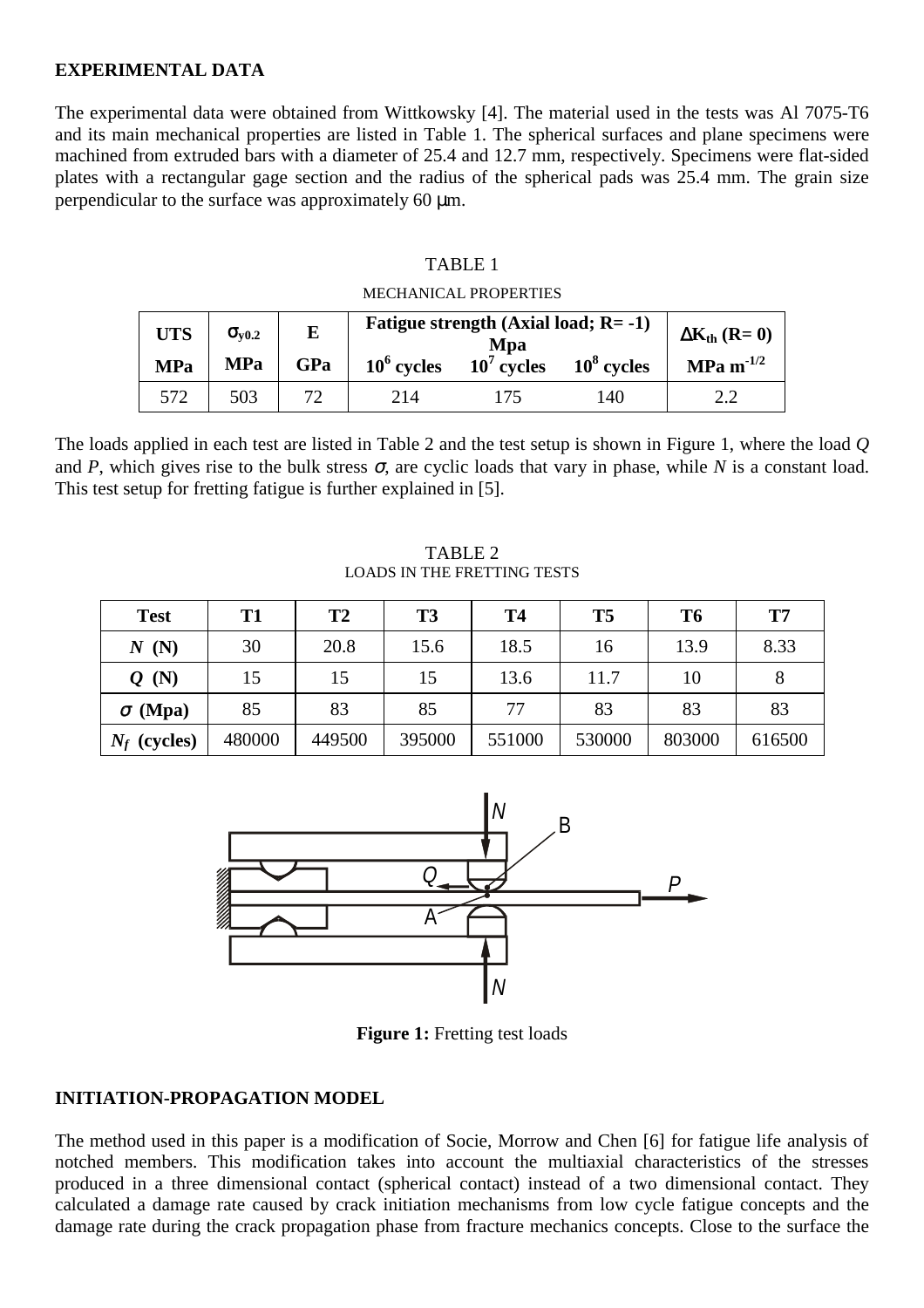damage rate due to crack initiation is higher but at a certain depth the two curves cross. According to their proposal, this point sets the crack initiation length, and below that point the damage rate due to crack propagation exceeds the rate due to initiation mechanisms. The first part is the crack initiation life, *Ni*, and the second part the crack propagation life,  $N_p$ .

In this paper, instead of calculating the damage rates as explained, a similar but numerically equivalent method is used [7]. Along the hypothetical crack path, the fatigue life at each point based on low cycle fatigue is calculated, *Ni*. This would be the number of cycles needed to initiate a crack at that point. Also, for each point, the number of cycles needed to grow a crack from that point to the final crack,  $N_p$ , are calculated using LEFM. The sum of  $N_i$  and  $N_p$  gives the total life associated to each point. The life of the specimen would be the minimum of that curve, as shown in Figure 2 for the test T3. This point also defines the crack initiation length.



**Figure 2:** Initiation, propagation and total life estimates for test T9

The stresses produced by spherical contact are calculated analytically using the explicit expressions obtained by Hamilton [8]. Additionally, the eccentricity of the stick zone due to the bulk stress is taken into account as shown in [9]. The first step in order to apply this method is to localize the site of the initiation of the crack. In the tests the cracks initiate at points located very close to the edge of the contact zone. Different multiaxial stress criteria applied at the surface and along the axis of symmetry of the contact zone show that the critical point is the edge of the contact zone, so this point will be chosen for the calculations. The cracks start to grow at a small angle to the surface, but at a depth of about 20  $\mu$ m they rotate to an angle of 70°-80°. In the application of this method the crack will be supposed to grow perpendicular to the surface. In order to calculate the initiation curve, McDiarmid multiaxial fatigue criterion, Eqn. 1, will be applied [10], together with the strain-life relationship given by Eqn. 2.

$$
\frac{\Delta \tau_{max}}{2} + \frac{t}{2\sigma_{TS}} \sigma_{max} = \sigma_{eq} \tag{1}
$$

where  $\Delta \tau_{max}$  is the maximum increment of tangential stresses,  $\sigma_{max}$  is the maximum normal stress in the direction perpendicular the plane where  $\Delta \tau$  is maximum ( $\Delta \tau_{max}$ ), *t* is the fatigue limit in torsion and  $\sigma_{TS}$  is the ultimate stress.

$$
\frac{\Delta \varepsilon}{2} = \frac{\sigma'_f}{E} (2N_i)^b + \varepsilon'_f (2N_i)^c
$$
 (2)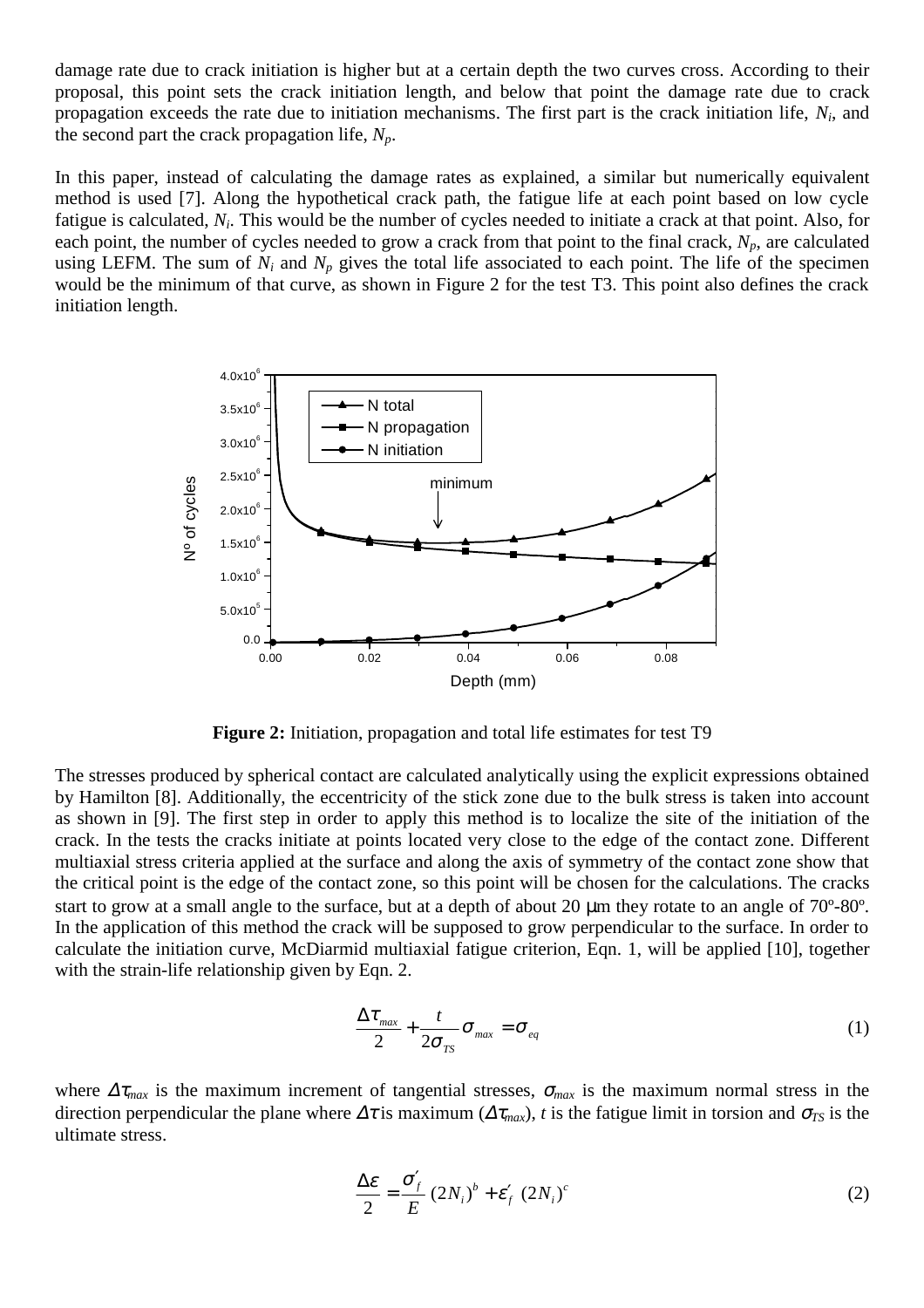where ∆ε is the normal strain obtained in tests with smooth specimens under completely reversed loading, *E* is the Young modulus,  $N_i$  are the number of cycles to the initiation of a crack and the rest of the constants depend on the material. In order to combine both equations, it is considered that the stresses are in the elastic regime and the equivalent stress given by McDiarmid is modified by a factor *f* to be able to introduce it in Eqn. 2. This factor, given in Eqn. 3, is calculated applying McDiarmid criterion in a test with a smooth specimen under completely reversed loading. Therefore, the deformation, ∆ε*,* introduced in Eqn. 2 is shown in Eqn. 4.

$$
f = \frac{2}{1 + \frac{t}{2\sigma_{TS}}} \tag{3}
$$

$$
\frac{\Delta \mathcal{E}}{2} = \frac{\sigma_{eq} \cdot f}{E} \tag{4}
$$

The values for the constants are taken from [11],  $\sigma'_f = 1917 MPa$  *b* = −0.176  $\varepsilon'_f = 0.8$  *c* = −0.839 for the material Al 7075-T6. The application of this criterion to cracks growing perpendicular to the surface and from points close to the edge of the contact zone give initiation curves that are similar but give higher values of the initiation life when compared to the crack located exactly on the edge. This implies that, supposing the crack grows perpendicular to the surface, the most critical crack is still at the edge of the contact zone.

As it was said earlier, the crack initiates at a small angle and then rotates to an angle of 70º-80º at a depth of 20 µm. In order to calculate the stress intensity factor (SIF) the crack is presumed to be perpendicular to the surface below that point. The fact that the first part of the kinked crack (*a* in Figure 3) is very different from 90º will not affect the calculation of the SIF in the second part (*b* in Figure 3), even for high values of *a/b*  $(10>ab)$  [12].



**Figure 3:** Kinked crack

There is mixed mode loading at the crack tip, but only  $K_I$  is going to be used because the crack is nearly perpendicular to the surface, and in this case mode II stress intensity factors are small compared to mode I, therefore the crack growth will not be significantly changed [2].

In order to calculate the SIF in mode I for a crack perpendicular to the surface, the following weight function calculated for an edge through crack in a two dimensional problem has been used [13].

$$
w(t) = \frac{1}{\sqrt{t}} \left( 1 + m_1 \cdot \frac{t}{a} + m_2 \cdot \left( \frac{t}{a} \right)^2 \right) \tag{5}
$$

where *a, t* and *W* are shown in Figure 4 and  $m_1$  and  $m_2$  are functions which depend on the ratio  $a/W$ . Using this weight function the stress intensity factor can be obtained from the expression:

$$
K_{t} = \frac{\sqrt{2}}{\pi} \int_{0}^{a} w(t) \cdot \sigma_{x}(t) dt
$$
 (6)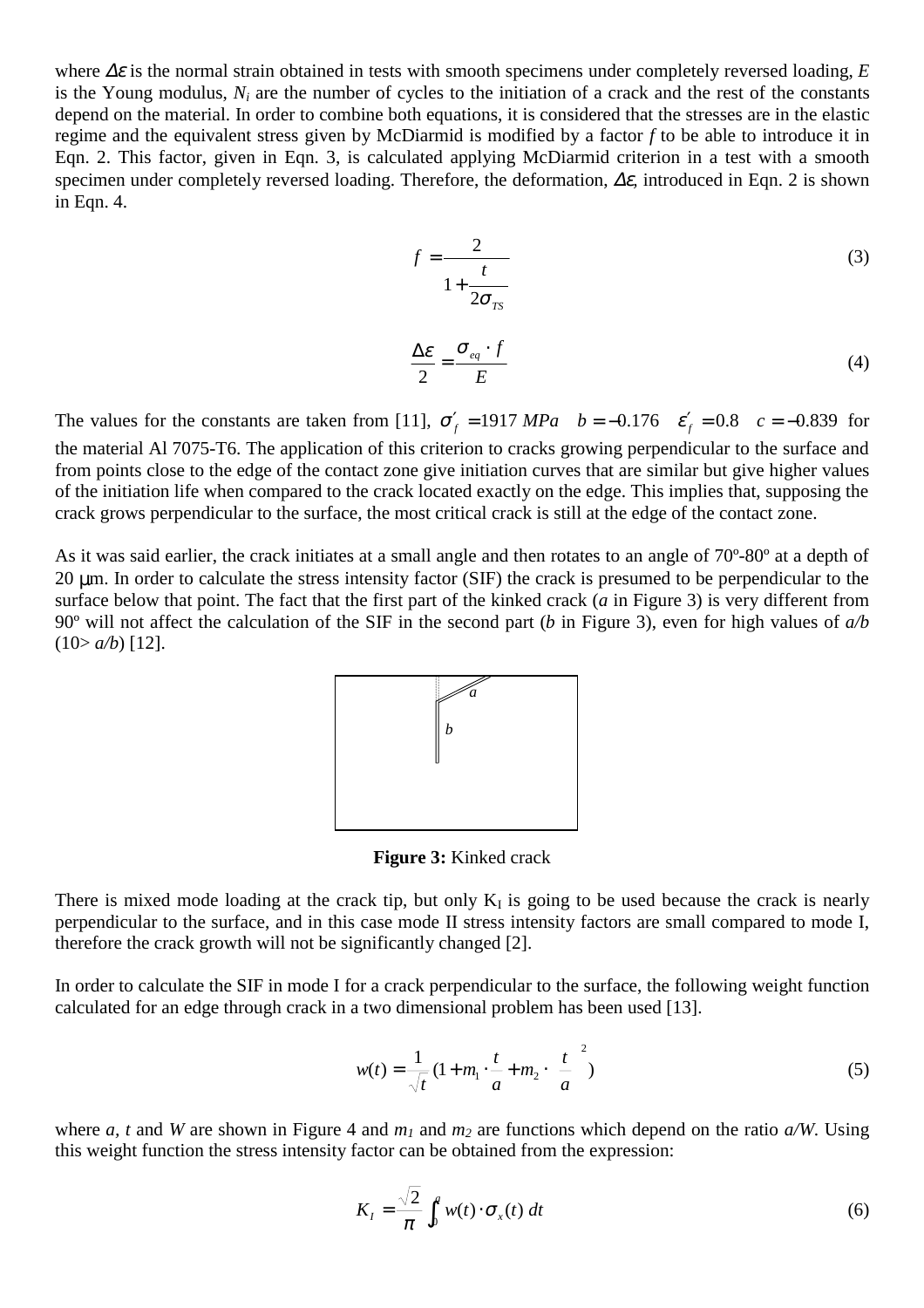where  $\sigma_x$  is the normal stress in the direction perpendicular to the crack plane. This stress intensity factor calculated has to be corrected to take into account the shape of the crack and that it is a three dimensional problem. The aspect ratio of the crack is approximately 0.5 and this gives a correction factor of 0.78, [14].



**Figure 4:** Cross section of the specimen

At this point different laws of propagation can be used. The data for crack growth in NASA/FLAGRO program [15] for Al 7075-T6 was chosen. This data coincides with other sources for long cracks [16,17] but not for short cracks where there is crack growth below the long crack threshold. The function used in the NASA/FLAGRO program, Eqn. 7. includes the effect of the stress ratio, *R*, the critical stress intensity factor, *K<sub>c</sub>*, and the threshold stress intensity factor range,  $\Delta K$ <sub>th</sub>. This threshold can be corrected to include the small crack effect multiplying by a factor which depend on the crack length Eqn. 8. and Eqn. 9., [18].

$$
\frac{da}{dN} = \frac{5.3465(1 - R)^{-2.84} \Delta K^{2.836} (\Delta K - (1 - R)\Delta K_{th}(a))^{0.5}}{(1 - R)K_c - \Delta K)^{0.5}}
$$
(7)

$$
\Delta K_{th}(a) = \Delta K_{th\infty} \cdot \sqrt{\frac{a}{a+d}}
$$
\n(8)

$$
d = \frac{1}{\pi} \left( \frac{\Delta K_{th\infty}}{\Delta \sigma_f} \right)^2 \tag{9}
$$

where *a* is the crack length,  $\Delta K_{th}$ ∞ is the threshold stress intensity factor range for long cracks and a stress ratio of  $R=0$  and  $\Delta\sigma_f$  is the fatigue limit. But this correction can be still insufficient. Figure 5 shows the propagation rate versus the stress intensity factor range for four different models. The first one is directly NASA/FLAGRO, and the second is NASA/FLAGRO corrected for short cracks using Eqn. 8. and Eqn. 9. The third is simply the Paris law, Eqn. 10, for this material for *R*=-1 and the data from [15], and the fourth is a curve obtained by Lankford [19] for Al 7075-T6 from different sources for short cracks. Actually this curve is the limit for short cracks with high stress levels. With lower stresses this curve would present a local minimum in the short crack region and the depth of it will depend, among other factors, on the stress level. Therefore, using this data to calculate the crack growth would give shorter lives. The four curves coincide for  $\Delta K > 8$  Mpa m<sup>1/2</sup>, that is long cracks, but below that value they are very different.

$$
\frac{da}{dN} = 4.2151 \cdot 10^{-12} \Delta K^{3.517}
$$
 (10)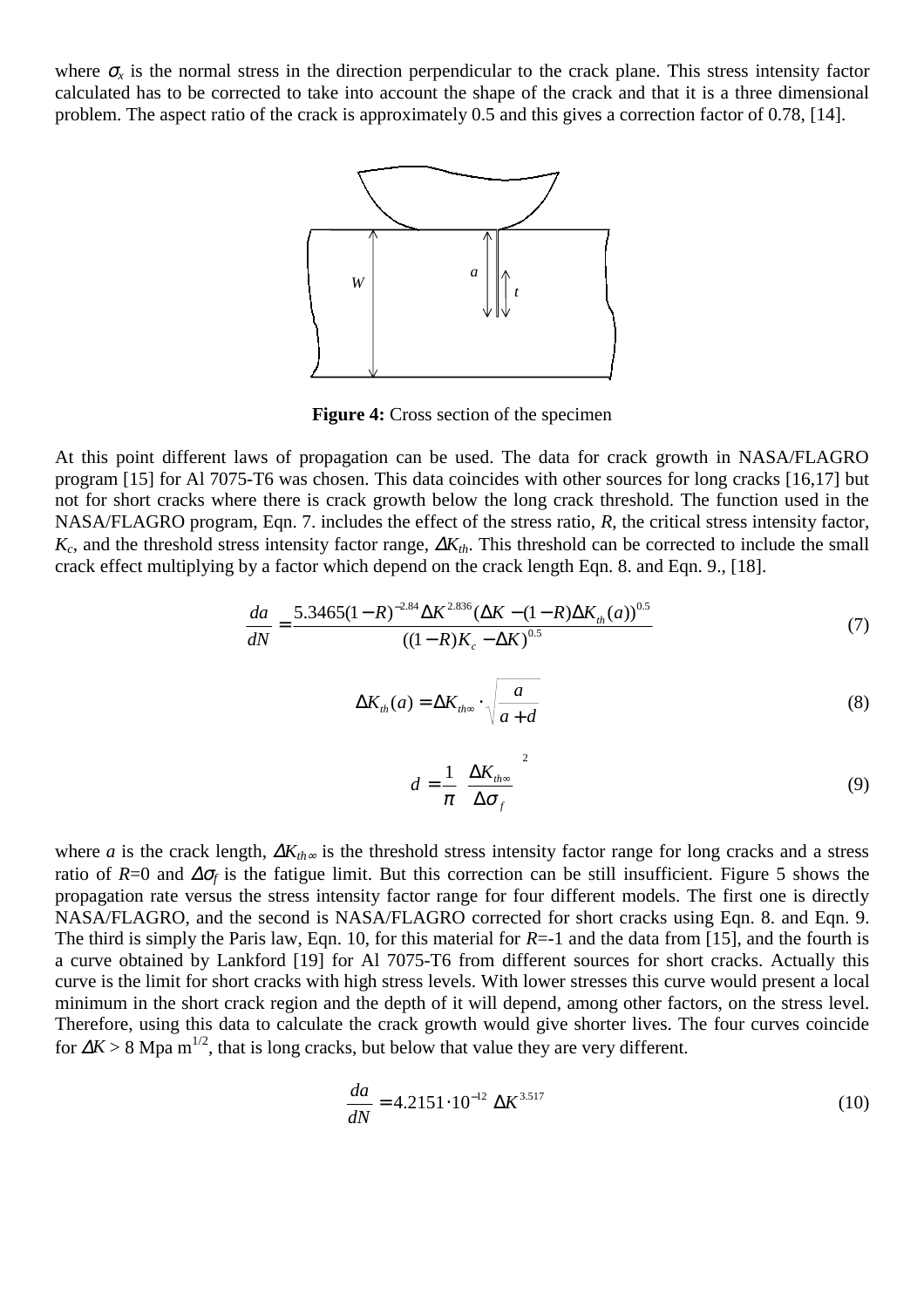## **RESULTS**

The results are summarized in Table 3. This table shows the crack initiation length, *ai,* the initiation life, *Ni*, the propagation life,  $N_p$ , the total estimated life,  $N_T$ , and the experimental life,  $N_f$ .



**Figure 5:** Different crack growth laws

| <b>Test</b>    | $a_i$ ( $\mu$ m) | $N_i$  | $N_p$   | $N_T$   | $N_f$  |
|----------------|------------------|--------|---------|---------|--------|
| <b>T1</b>      | 26.6             | 133650 | 1948200 | 2081850 | 480000 |
| T2             | 29.1             | 108127 | 1721692 | 1829819 | 449500 |
| T <sub>3</sub> | 34               | 94112  | 1394552 | 1488664 | 395000 |
| <b>T4</b>      | 27.4             | 130075 | 2192140 | 2322215 | 551000 |
| T <sub>5</sub> | 27.5             | 145859 | 2096760 | 2242619 | 530000 |
| T <sub>6</sub> | 25.67            | 169606 | 2370520 | 2540126 | 803000 |
| T7             | 28.6             | 215880 | 2392625 | 2608505 | 616500 |

TABLE 3 ESTIMATED LIVES AND CRACK INITIATION LENGTHS

McDiarmid multiaxial fatigue criterion was used in this paper, but any other could be used. As can be seen in Table 3, the life spent in initiation is considerably smaller than in propagation, so at this stage of the model and with these stress levels, other multiaxial fatigue criteria would have given similar results in the total estimated life. This means that for those stress levels more attention has to be paid to the propagation process. The crack initiation length calculated, 25-34 µm long, is longer than the depth at which the crack turns (about 20  $\mu$ m), this means that stage I of the crack, where it grows at small angles, is included in the initiation process.

The crack growth law finally used to estimate the propagation life was the Paris law. The total estimated lives are shown in Figure 6, together with the estimated lives using the curve of Lankford shown in Figure 5 for four of the tests. The four tests chosen were the ones with the longest and shortest lives and two others in between. Real lives lie in the middle and this is because the crack growth rates shown in Figure 5 don't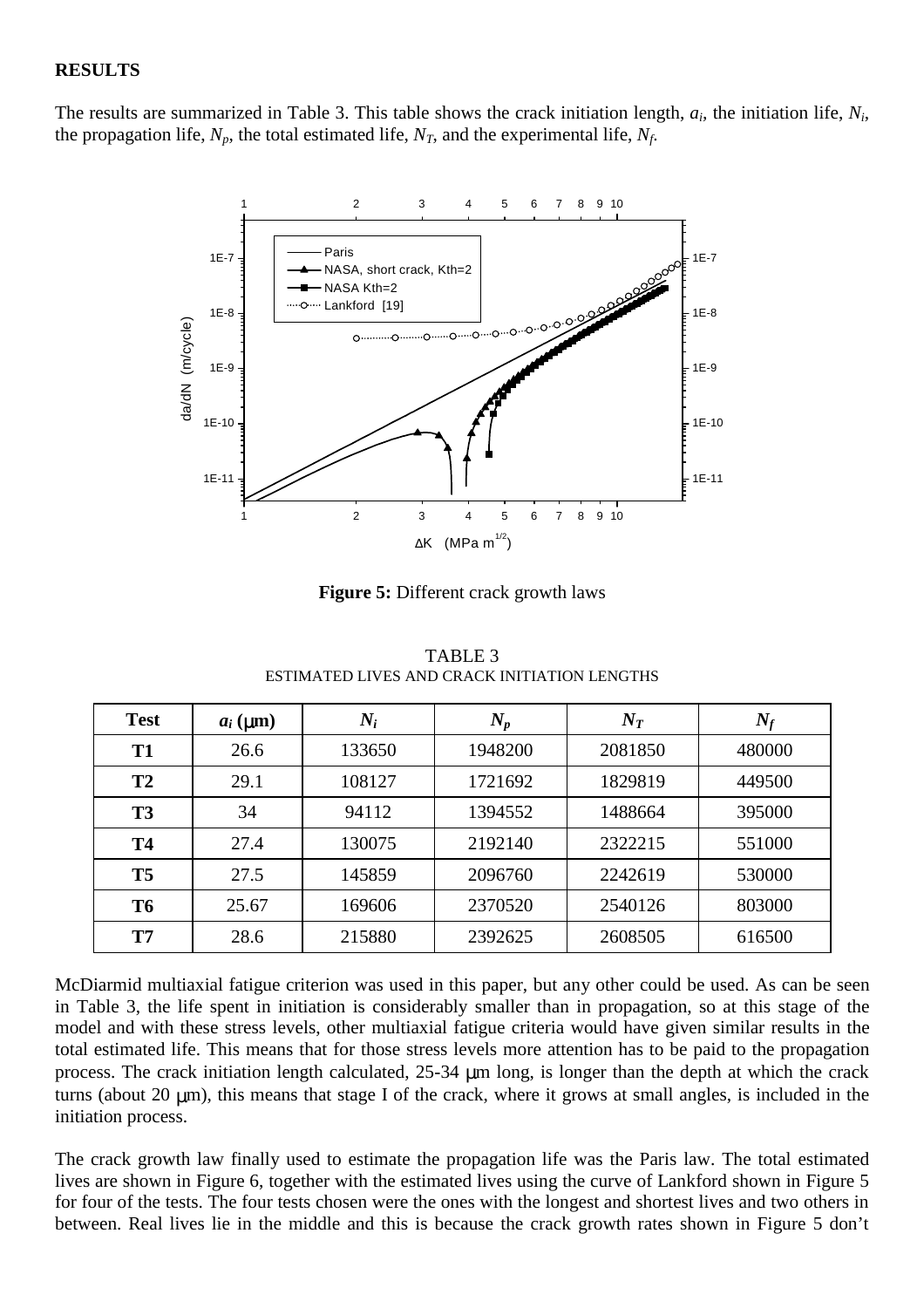represent the behavior for short cracks correctly. The Paris law does not show the behavior of short cracks and give too low crack growth rates and Lankford shows what seems to be the limit for short cracks and give too high rates. Lankford would be closer to reality for higher stresses (shorter lives), as can be seen in Figure 6. Using the correlation given by NASA/FLAGRO would give longer lives than Paris or it would predict that the crack did not grow, therefore it has not been included in the calculations.



**Figure 6:** Estimated lives

# **CONCLUSIONS**

An estimated life for a specimen subjected to fretting fatigue with spherical contact has been obtained considering the crack initiation and propagation, together with a non-arbitrary crack length. It has been shown that for the cases analyzed the initiation of the crack takes place very soon compared to the total life and that it includes the early stage of the crack where it grows at small angles.

The comparison of these estimates with the results of a series of tests, shows that the life is overestimated by a constant factor of 4 in the range of stresses studied when Paris crack growth law is considered. Closer values to reality are obtained using the law given by Lankford. This law is an upper bond for crack growth rate (lower bond for life estimate), therefore the lives obtained are underestimated. But, in this case there is not a constant factor in the error committed in the estimation.

More attention has to be paid to the growth of short cracks in order to obtain better results for the fatigue life. These results would also improve if mixed mode crack growth were considered as well as the inclination of the crack in stage II and the exact point of initiation.

#### **ACKNOWLEDGEMENTS**

The authors wish to thank the Ministerio de Educación y Cultura for their financial support through the investigation project with reference PB97-0696-C02-01.